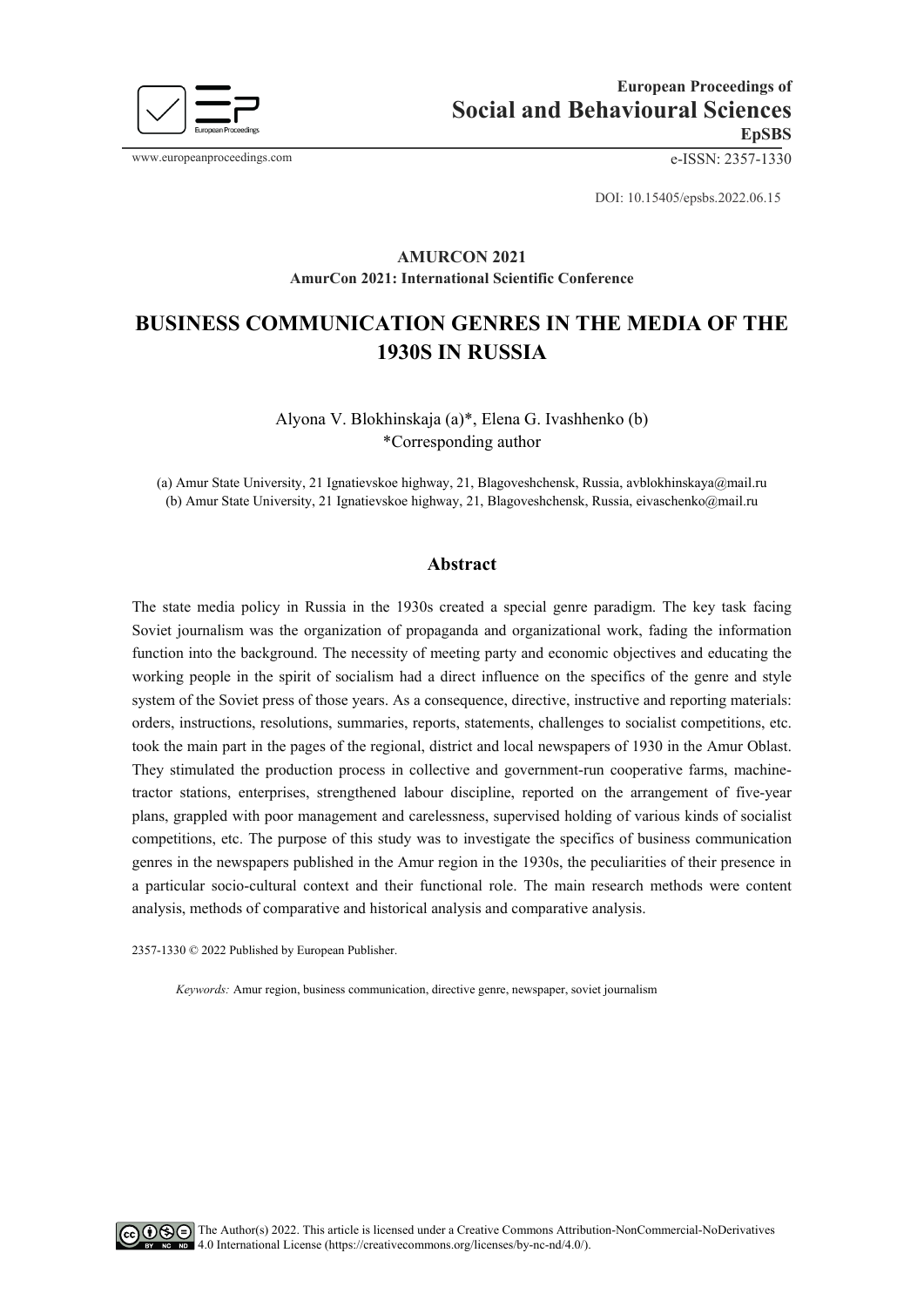# **1. Introduction**

The 1930s in Russia were characterized by a significant strengthening of party control over the mass media. The media task was not so much to inform as to propagandize and educate the class of workers in the spirit of Soviet ideology. Specific content was being developed and, therefore, the system of journalistic genres experienced transformation. In particular, business communication genres such as orders, instructions, reports, summaries, obligations, and resolutions took an active part in the printed press.

It should be noted that the study of the genre-specific features of the media of the Stalin era in Russia is far from being complete. Nevertheless, several pieces of research elucidated the point. Media genres from the point of view of media linguistics are studied by Voitak (2014), Gusev (2013), Dobrosklonskaya (2020), Duskaeva (2014, 2018a, 2018b), Duskaeva and Konyaeva (2017), Pastukhov (2020), Shmeleva (2018). The features of the media of the first half of the twentieth century, including genre uniqueness, are considered in the papers of Vinogradsky and Kunitsina (2016), Zhirkov (2017), Klinova (2020), Kostyakova (2020), Nikishina (2017), Sarycheva (2018). Basic information about the newspapers of the Amur region is presented in the reference book 'Newspapers of the Far East (1917- 1987) (Vasilyeva & Kasyanov, 1989).

### **2. Problem Statement**

In the 1930s, state media policy in Russia resulted in a situation where the genre and stylistic distinctness of printed media began to be determined not so much by intra-journalistic factors but rather by the sociopolitical circumstances and the aims that the state set for the media of that epoch. In the period of strengthening of the Soviet regime, the essential task of journalism was the organization of propaganda and arrangements which faded the informing function into the background. The need to implement party and economic objectives and educate the working people in the spirit of socialism had a direct impact on the specifics of the genre and style system of Soviet journalism of those years. Publications initiated by political and administrative authorities did not correspond to journalistic standards.

The lack of professional journalist staff in regional and the so-called 'lower' media (district, collective farm, media of enterprises, agencies, tractor depots, etc.) also had an effect. The newspapers supervised by party organizations (district committees, district executive committees, political departments, etc.) published directed 'from above' materials and often did not process them in any way.

As a result, the directive, instructive and reporting materials: orders, instructions, resolutions, decisions, summaries, reports, circulars, etc. took the major part in the pages of regional, district and local newspapers of the 1930s in the Amur Oblast. They were to stimulate the production process in collective and state farms, machine and tractor stations, enterprises, strengthen labour discipline, cover the implementation of five-year plans, fight against mismanagement and negligence, supervise the arrangement of various kinds of socialist competitions, etc.

## **3. Research Questions**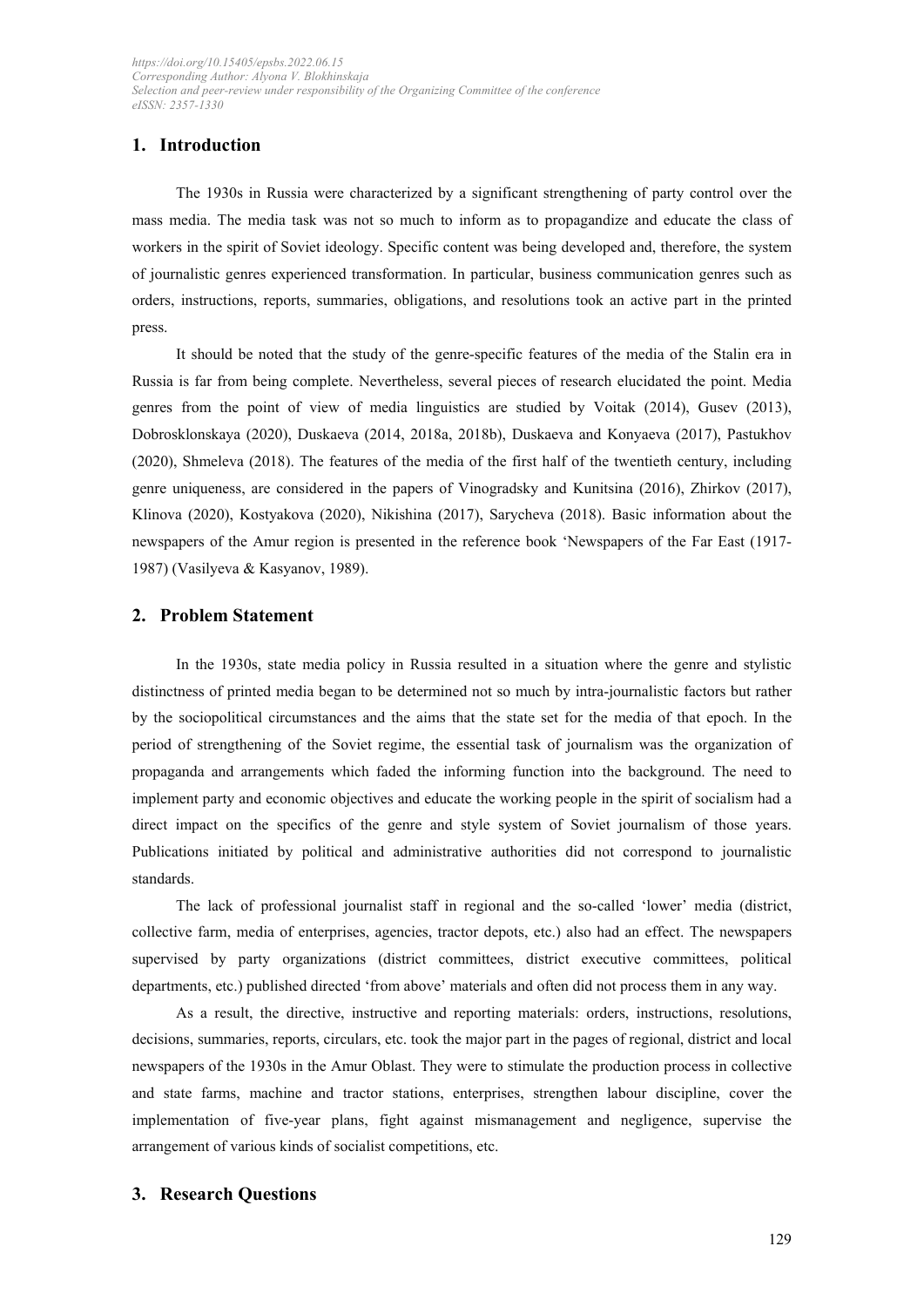The objects of the study in this paper are the regional, district and local newspapers of the Amur Oblast in the 1930s.

The subject of the study is the specifics and peculiarities of functioning of business communication genres: orders, instructions, reports, summaries, resolutions, etc.

## **4. Purpose of the Studу**

The study aims to examine the specifics of business communication genres in the newspapers of the Amur region in the 1930s, their distinctive features in a particular socio-cultural context, and their functional role.

### **5. Research Methods**

The main methods of the study include content analysis, comparative and historical analysis.

#### **6. Findings**

Genres of business communication took a significant part in newspaper pages of the regional, district and local media in the Amur region in the 1930s. They are orders, instructions, resolutions, decisions, circular letters, etc. The main purpose of the study is to develop a functional communication style. The ability of these genre styles to organize and stimulate production processes made them in demand by the party leaders.

#### **6.1. Directive and administrative genres**

Directive genres were represented by orders, instructions, decrees, circular letters, etc. Their purpose was not only to convey information but also to be an active device.

The orders and instructions issued by the authorities were a frequent phenomenon in the columns. They were often given explanations when they became headlines. For example, in the publication 'Higher class vigilance in the call-up of the 11th year' of the newspaper 'Red' railway man', the decree of People's Commissar of the Navy People's Commissariat for Military and Maritime Affairs Voroshilov on the calling up for military service into the Red Army of the citizens was brought up to the readers' notice.

According to the order of Comrade Voroshilov, People's Commissar of Defense, on calling up the citizens born in 1911 to the Red Army from September 1, 1933, all party, trade union and especially Komsomol organizations have to hold a mass sensitization campaign among recruits born in 1911 in this short time. The Komsomol must have become a driving force of this activity.

*An army conscript entering the Red Army [Author's note: all grammar and spelling have been left unedited from this point on] must be fully prepared and disciplined. To achieve this, a recruit must be a model top-quality staff member in a plant department or a brigade, and achieve good results in work of his brigade and his own, because the best gift an army conscript can receive from the Red Army is a good reference from the plant or factory about his work. Party, Komsomol and*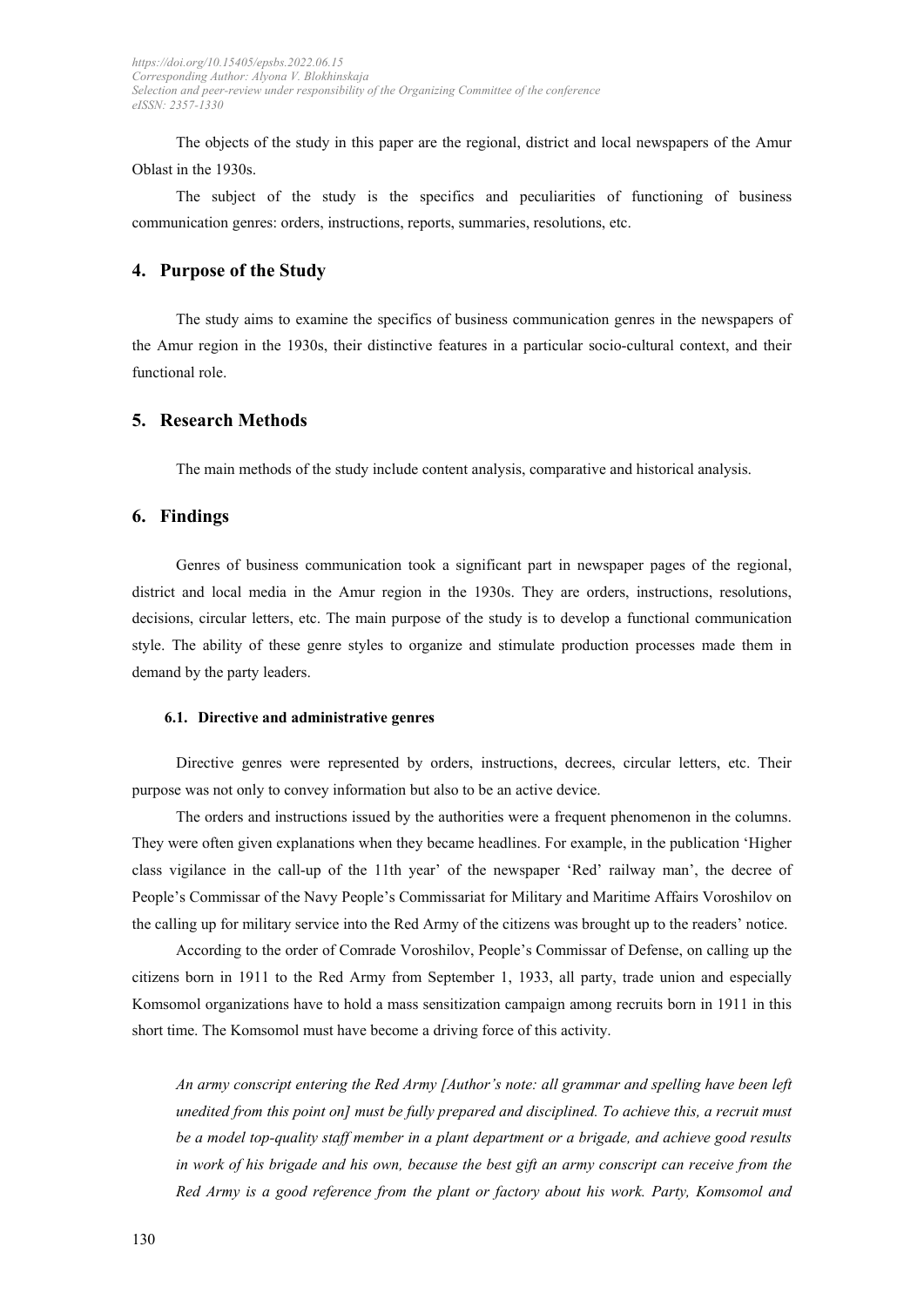*trade union organizations, as well as the conscripts themselves, need to check the social availability of those going to the army, so that no ideological backslider, such as the son of a kulak, a priest, etc., can get there*. (Vyshe..., 1933, p. 7)

The genre of this text should be defined as an order. Made based on an order, it was a document aimed at solving urgent issues and kept all the intentions of the genre of an order. Verbs, short forms of adjectives and state words with an imperative modality were used: to put in place, must be, need to become and need to check. At the same time, the publication contained elements of newspaper discourse, such as "Komsomol must take the lead of this campaign", "the best present for the Red Army", standing for an attempt to adapt the text to the newspaper format. However, these efforts cannot be called sustained: the imperative modality dominated the text.

The publication, as well as other texts of the kind in newspapers of the time in question, was not signed. This allows considering it the group genre, whose author is a group of people; in this case, it is the staff of the political department of the station Bochkarevo. By not signing the order, it was as if they were making it clear that the instructions came from the party as a whole and were not the subject to discuss.

It is noteworthy that there was an attempt to refer conscription to the production process: according to the publication, the best workers with good results should have joined the Red Army. There is one more interesting fact: along with an appeal to raise awareness among conscripts, the article contained a call, typical for the 1930s, for "class watch", to search for the "class-alien elements", i.e., the children of "kulaks, priests, etc." who are not allowed in the Red Army.

An example of the decree is found in the newspaper of the Partizan state farm Lenin's Cause in the publication 'On the weeding of grain, weeding and regrowing of industrial crops and vegetables'. Like the publication quoted above, it was aimed at solving specific administrative and economic problems:

Making weeding sense in the struggle for high yields of cereals, row crops, industrial crops and vegetables, the regional committee and the regional executive committee resolve: To oblige the district committees and district executive committees, directors and chief political departments of collective and state farms, chairmen of collective farms and village councils to conduct manual weeding of all varietal crops of wheat and oats...To pay special attention to the need for the most careful identification and use of all able to workmen and women in weeding, involving also teenagers and the elderly). (O propolke..., 1934, p. 6)

The publication of such materials was not simply a way of informing, but a means of exerting pressure on the population. In this case, the involvement of not only people of working age but also old people and children in heavy manual labour required a special administrative pressure, a demonstration of the power of the speaker. The importance of the process was emphasized by the use of such definitions as "decisive", "high", "special" and "thorough". The long chain of enumerations of the addressees of the directive was also meant to increase the degree of influence on the readers.

The directive genre may also include all kinds of lists published in the 1930s media. The genre of the publication 'The best 13 prominent men from the collective farms of our MTS are heading for the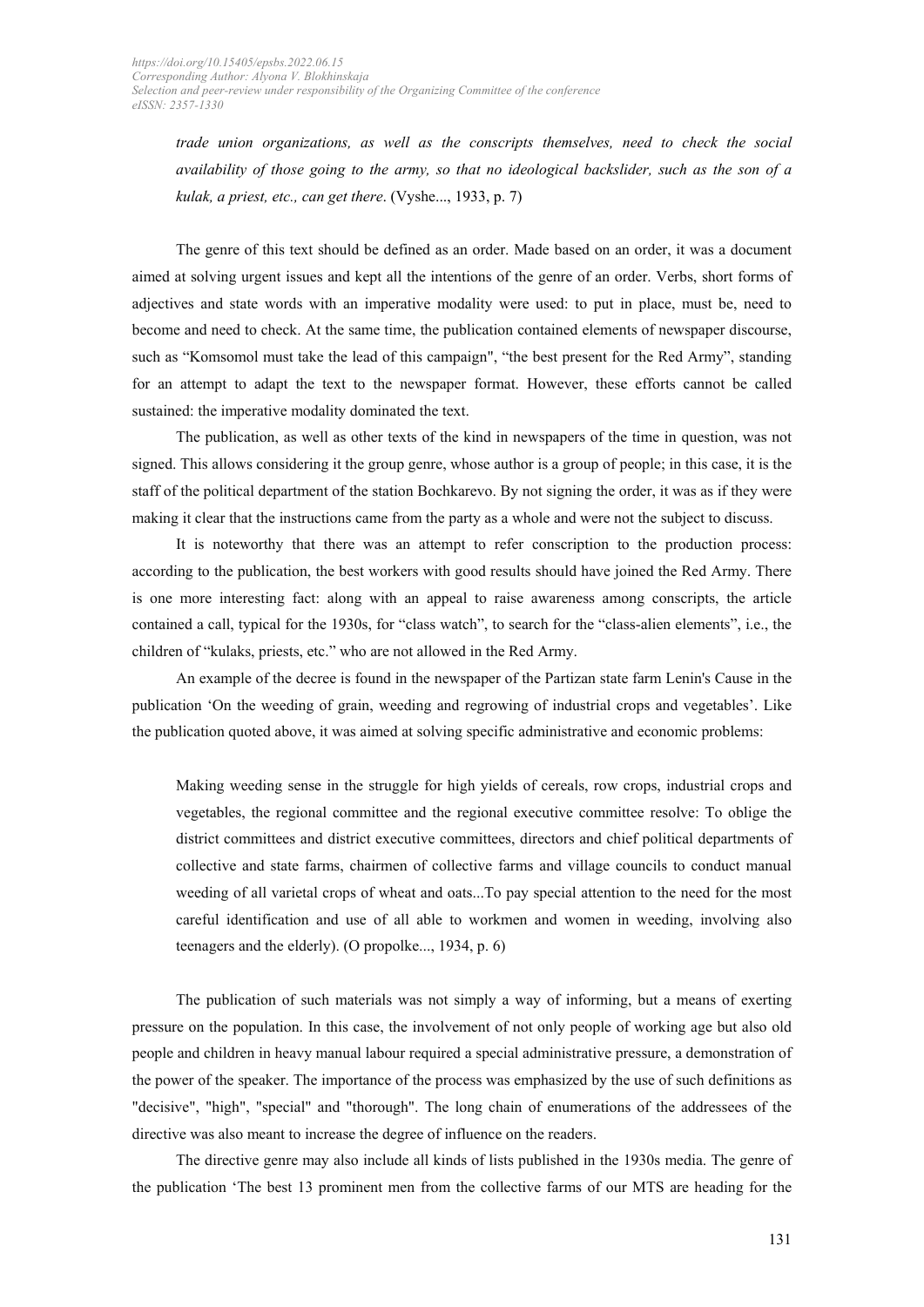regional meeting of best workers' may be defined in the modern world as a fact-sheet presenting a list of participants in an event, but in Soviet times it is more a decision by the political department containing a list of participants in the meeting and a short description of each mentioned person:

Comrade Beletsky. Tractor brigade leader of the collective farm 'Red Order', he is also the Komsomol organizer of the primary Komsomol organization of the collective farm. Struggled tirelessly for brigade's superiority, for the superiority of the collective farm in the spring sowing. His brigade knew no idleness on sowing, neither on pairings. During the sowing season, the brigade has ploughed, harrowed and sowed 1610 ha. They saved 22,5 centners of fuel. For the fallow campaign, they ploughed 360 hectares. The whole brigade was awarded bonuses. Com. Beletsky goes to the regional meeting for the first time*.* 

*<…>*

*Nyura Popova. Kolkhoz 'Amur Partisan'. Best tractor driver. She is joyful and cheerful as the flower of May. You can never see Nyura sad or gloomy as it is not her style and spirit. - This is our nightingale – that is the way the tractor drivers call her. During the sowing season, Nyura ploughed and sowed 250 hectares. She earned 97 labour days. She saved 3.84 centners of fuel. She ploughed 46 hectares of fallow land. Nyura is going to the regional meeting for the first time..."* (Georgiev & Popov, 1934).

The publication is characterized by an official formal style, typical of the genres of business communication, but in some cases, the author outsteps the boundaries. When describing one of the participants of the collective farmer meeting, Nyura Popova, the stylistics of the text change and the text acquire artistic features. The reference "comrade" has disappeared and the name of the participant has appeared. The structure of the text was transformed: personal characteristics took the first place, while the performance figures became secondary. In addition, figurative comparisons were used in the description: "the flower of May, our nightingale", which are uncommon in a text of this kind.

#### **6.2. Reporting materials: genre diversity**

Various kinds of reports were no less popular in the press. And the variety of this genre was rather wide: from reports by the authorities, enterprises, collective and state farms to reports on personal achievements. For example, the newspaper of the Amur grain farm 'Leninist' published a material entitled 'To Political Department, Directorate and Working Committee. Report' as follows:

*The community of workers, female workers and leading workers from the third department finished harvesting wheat. As of August 31, we harvested 1001 hectares and turned to harvest oats. Under your leadership, we won more than once and from now on, we declare, we will keep up the momentum going till the end of all the agricultural works, we will be the first to leave the field. On behalf of the workers: manager Metlyaev, mechanic Bosoy, trade unionist Ryabukhin*. (Politotdelu..., 1934)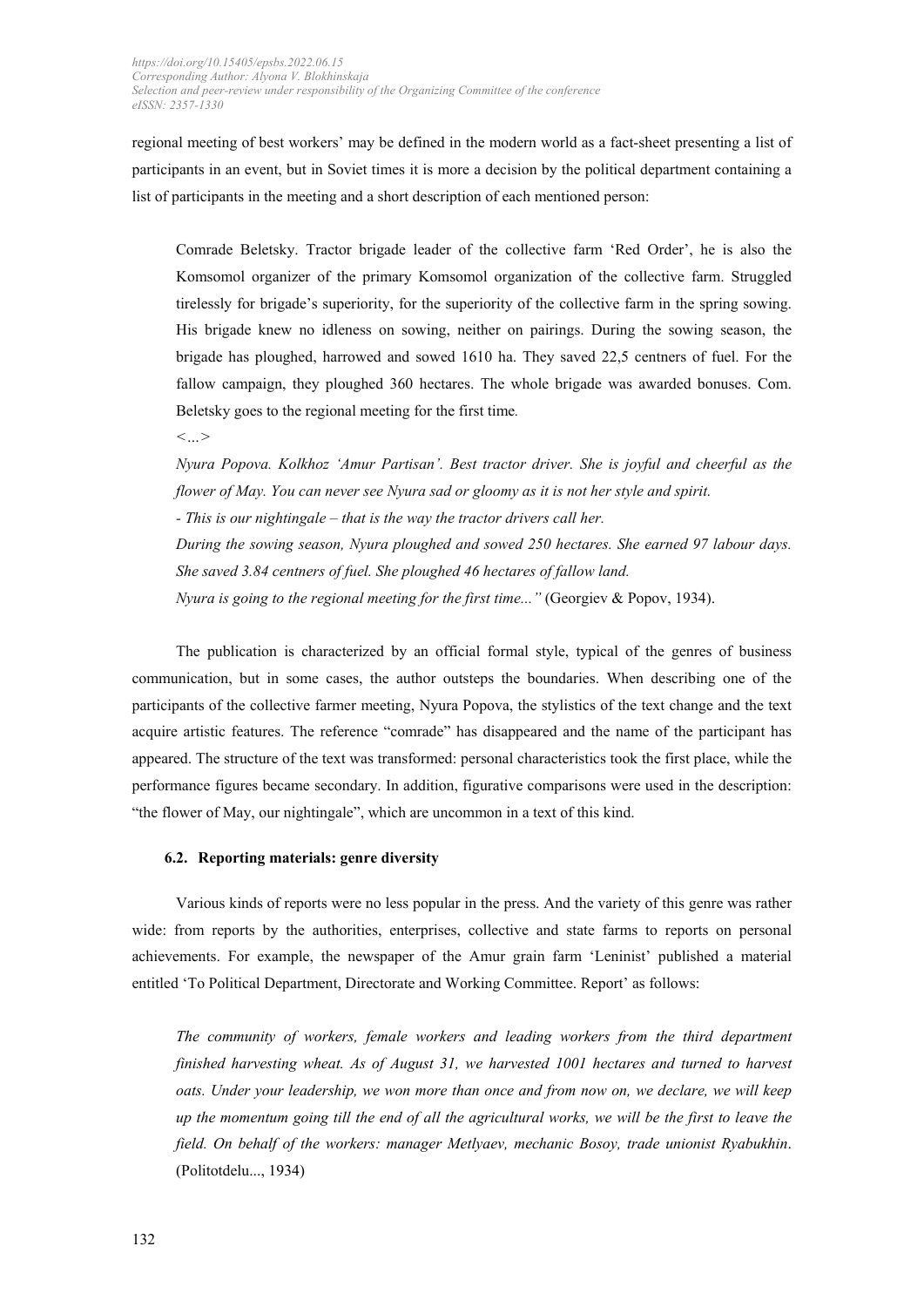Such publications were intended to provide a model to be followed by all citizens. The text, defined by the author as a 'report', contained a numerical rating that encouraged competition. The role of the party leadership and the desire not to give up, but only to improve current achievements, were particularly emphasized. The 'national character' of such appeals was created by identifying a person from a working-class profession among the authors of the publication.

Another report with elements of demand was published in the newspaper 'Avantgarde'. The article "State farm must fulfil the first commandment, i.e., deliver bread to the state" (Sovkhoz..., 1934) summed up the results of the harvesting campaign, describing its shortcomings. It concludes with an appeal, "Only a few days left before the final deadline for handing over the bread to the state. The state farm can and must fulfil the first commandment, i.e. to hand over the bread to the state". Such slogan-like statements have been a necessary element in many publications. The demand made was characterized by its categorical, unquestioning and direct nature. The phrase "the first commandment", referring to religious beliefs, was used as a binding regulation. During the epoch of socialist atheism, the reference to religiosity as a means of emotional influence on the peasants and an attempt to speak their traditional language and appeal to their primordial values so that achieves their own goals.

We can define the genre of the material published in Leninist, "Surrendered grain by our grain farm" as a symbiosis of report and demand:

*Our grain farm gave 6,492 centners of grain as of the seventh of September 1934. The pace of grain delivery is extremely slow. August plan has not been fulfilled until now, September delivery of grain is also delayed... Managers, drivers and the production department must put an end to this guilty slippage and make up for it during these five days*. (Sdano zerna..., 1934, p. 13)

The numerical rating, typical of the report genre, were combined with the obligatory-prescriptive character of the text and the emotional impact, a demonstration of the gravitas of the speaker, natural to imperative genres, in particular, demands. In a small piece the accusation 'guilty' was heard twice and the verb 'delayed' indirectly indicated that someone was deliberately delaying the process and, therefore, punishment for the guilty would be imminent. The social roles were shown: the addressee was not just pointing; he was expressing extreme dissatisfaction and threatening the addressee in case of noncompliance.

Reports on the sowing and harvesting campaigns, etc., were a frequent genre of formal communication in newspapers. We think that summaries, due to their ability to summarize information, can be considered a type of reporting material. By presenting data for a certain period, by a certain date, according to certain criteria, and by systematizing the data, the summary often became a basic component of the report. In addition, it often provided information in tabular form, which allowed the data to be ranked, making it a ranking of achievements. In this form, the material did not simply information about the current situation, but also acted as a means to stimulate a process.

The genre of "Red Board" and "Black Board" can be called a unique feature of its time. Labour successes and failures, both of teams and individual workers and collective farmers, were recorded on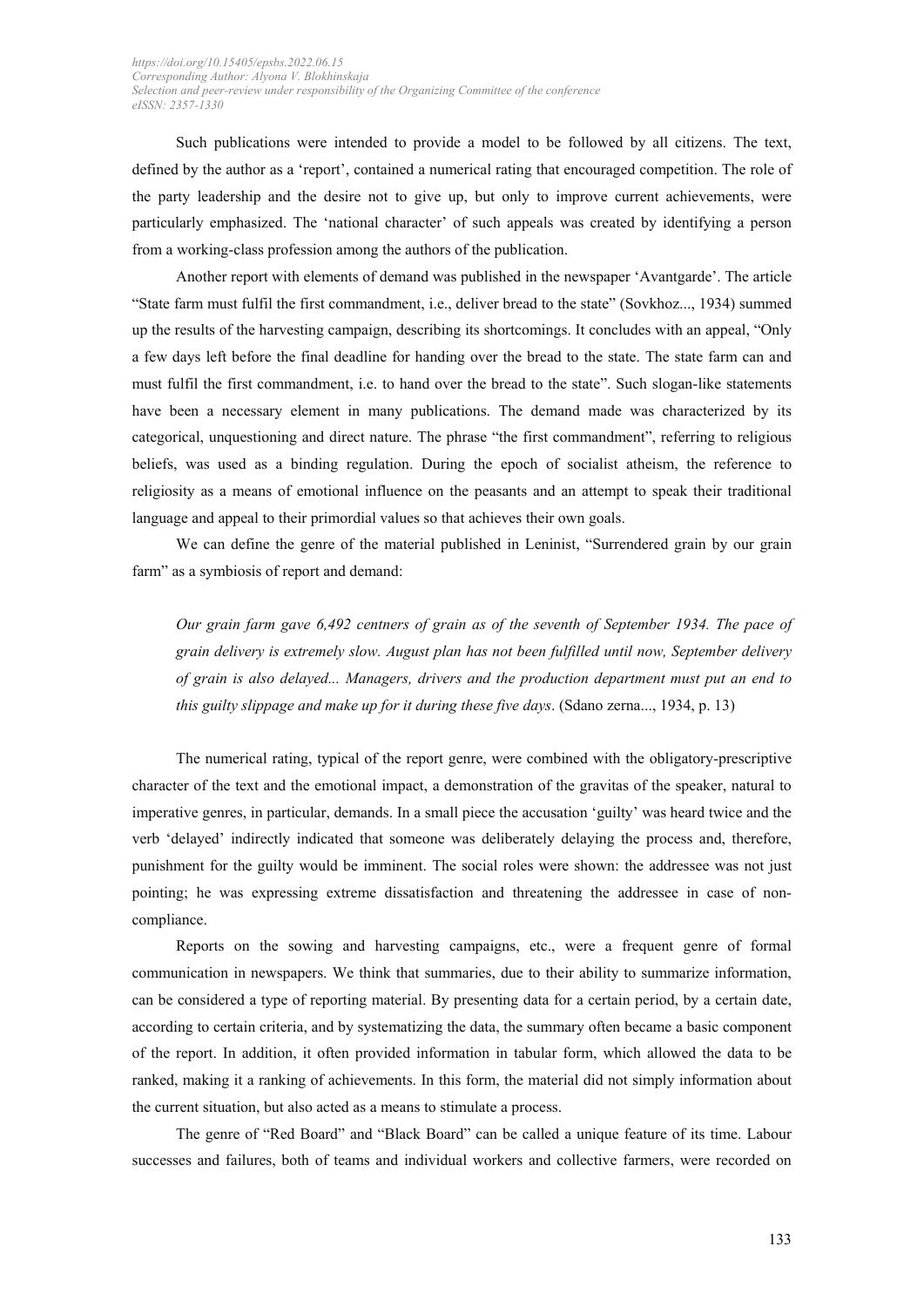"boards". Being something in between a report, a summary and a rating, the genre served as a means of moral encouragement or punishment for the work done.

#### **6.3. Feedback: commitments, challenges, statements**

One of the requirements imposed by the authorities on the press was the establishment of 'feedback' to the population, so the articles written by the workers and collective farmers were given an important part in the newspapers. The most frequent genres addressed by the readers of the newspapers, working reporters and village reporters were commitments, calls for socialist competition, and all sorts of statements and demands. In the period of the Soviet regime, these genres, theoretically, personal and free from the requirements of formal style, acquired the features of business communication genres. They reflected labour processes and were precise, specific and obligatory.

Genres typical of the Soviet era included obligations and invitations to socialist competitions. These genres had a direct connection to the production cycle as they assigned people to particular kinds of work (individual persons or teams in general), specified deadlines and output norms and anticipated a subsequent report on the result, i.e., they had features that helped to classify them as business communication genres. At the same time, like genres of journalism, such as open letters, they had a strong moral and emotional impact: they declared, urged, persuaded, stigmatized and so on.

*We have learned sorrowfully of the dastardly murder by an agent of foreign powers of the class enemy of the best Bolshevik of our Party, Comrade S.M. Kirov. We will answer to the heinous attack of the class enemy by fulfilling the tractor repair plan of December in time and giving half a day's wages for strengthening the defence of our country. In addition, we agree to repair one tractor in December above the plan*. (Vozmushcheny..., 1934, p. 10)

As is well known, Kirov's death was the trigger for the start of mass repressions in Russia. A large number of publications appeared on the pages of newspapers stigmatizing the murderers and pledging to answer the class enemies using high-powered labour. It can be assumed that some of these publications were initiated by the political departments of newspapers to show the unity of the Soviet society and its readiness to fight the enemies. The workers and peasants, whose names were used to sign the publications, were not the initiators but rather the executors of the plan from above. When they were published, such statements reflected a commitment to common political and ideological values, emphasized the unity of opinion and the determination to fight for socialist values.

In this case, it is a genre symbiosis, combining the genres of publishing an open letter and that of a commitment. Public condemnation of the murder ("heinous attack"), free definition of the guilty ("agent of foreign powers of the class enemy") were transformed into a quite utilitarian commitment to execute the tractor repair plan and the payment of salaries. The precise and detailed narrative style (the December tractor repair plan, the half-day wage), and its standardized style indicated the elements of business communication in the text.

The calls for socialist competitions published in the media were a sign of the times. Newspapers, being "not only collective propagandists and collective agitators but also collective organizers", by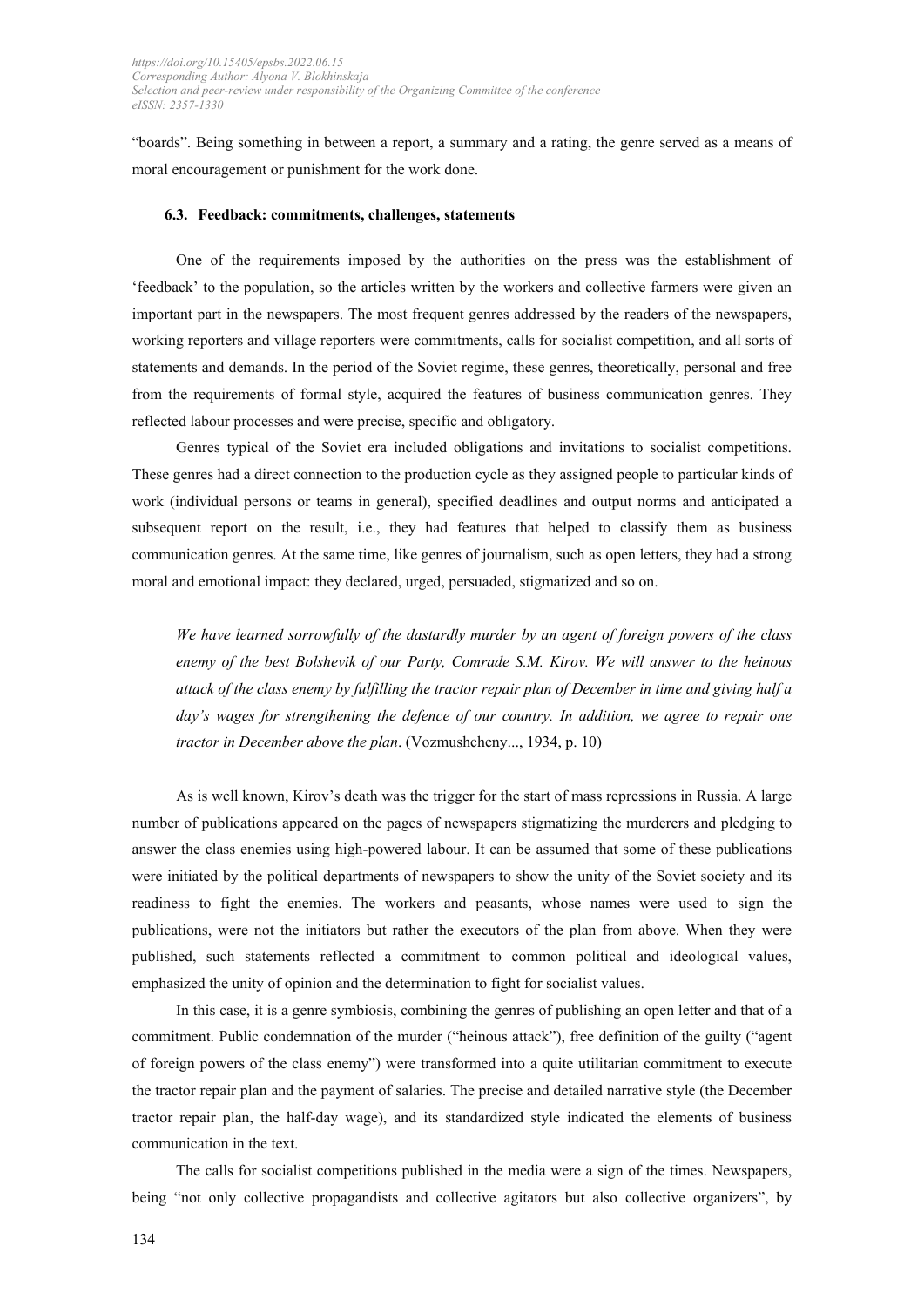Lenin's messages, supported and often initiated various kinds of competitions between labour teams or individual workers / collective farmers (Lenin, 1967). They provided a kind of role model and developed certain forms of audience behaviour.

The newspapers published challenges to the competitions, monitored the progress of the work and identified the winners. The Cereal-grower newspaper publication "Competition with the Borisoglebsk state farm" listed the figures and standards to be achieved, indicating deadlines for work: "... Plan of sowing of cereals: 3350 ha of wheat, 1380 ha of oats to finish in 14 working days. To collect grain harvest at 10 centners per hectare..." ("Cereal-grower ", May 1, 1937). The workers' staff, on whose behalf the publication was written, appeared at the end of the text, "The team of workers of the state farm requests the editorial board of the district newspaper 'Bolshevik Truth' to be a referee and cover regularly the progress of competition with the Borisoglebsk state farm" in its pages (Sorevnovaniye..., 1937). The focus on the production process, the way it was carried out and optimized, the binding, proper, factual nature of it, suggest that they are not just an open letter to a newspaper, but a public statement of labour intentions, i.e., a genre of business communication.

#### **7. Conclusion**

The analysis of regional, district and local media in the Amur Oblast in the 1930s suggests that business communication genres took an important part among other genres on newspaper pages. Their use allowed the authorities to put forward a system of demands to different strata of the population. Genres based on willfulness not only contributed to shaping the desired behaviour of the audience but also created a certain picture of the world in which the values of Soviet society, its attitudes and demands prevailed over all others.

Moreover, the authors often deviated from genre canons: the features were blurred, and there was a synthesis of forms. The genres of business communication, intertwined with each other, merged with the genres of open letters, newspaper letters, memos, etc. Besides, the degree of directiveness and normativity decreased, increasing the personal element and growing expression. It allowed diversifying the ways of influencing the audience and accelerating the attainment of the goals. But there was no loss of genre identity, genre styles remained recognizable and their features were easily recognizable by the addressee.

Most of the genres had an explicit practical purpose and were used for a specific purpose. Public business communication allowed them to solve propaganda and production objectives: they clarified the position of the party for the masses, formed its positive image, and, according to the principle of "watch", detected and fought class-alien elements as well stimulated the operating process. The appeal to the genres of business documentation in the media reflected the peculiar spirit of the times.

## **References**

- Dobrosklonskaya, T. G. (2020). Medialingvistika: teoriya, metody, napravleniya. [Medialinguistics: theory, methods, directions]. *Ridero Intelligent Publishing System*. [http://medialing.spbu.ru/lib/29-](http://medialing.spbu.ru/lib/29-726.html) [726.html](http://medialing.spbu.ru/lib/29-726.html)
- Duskaeva, L. R., & Konyaeva, Yu. M. (2017). Types of Information Portraits in a Journalistic Discourse. *Rupkatha Journal on Interdisciplinary Studies in Humanities, IX*(4), 131-143. <https://dx.doi.org/10.21659/rupkatha.v9n4.13>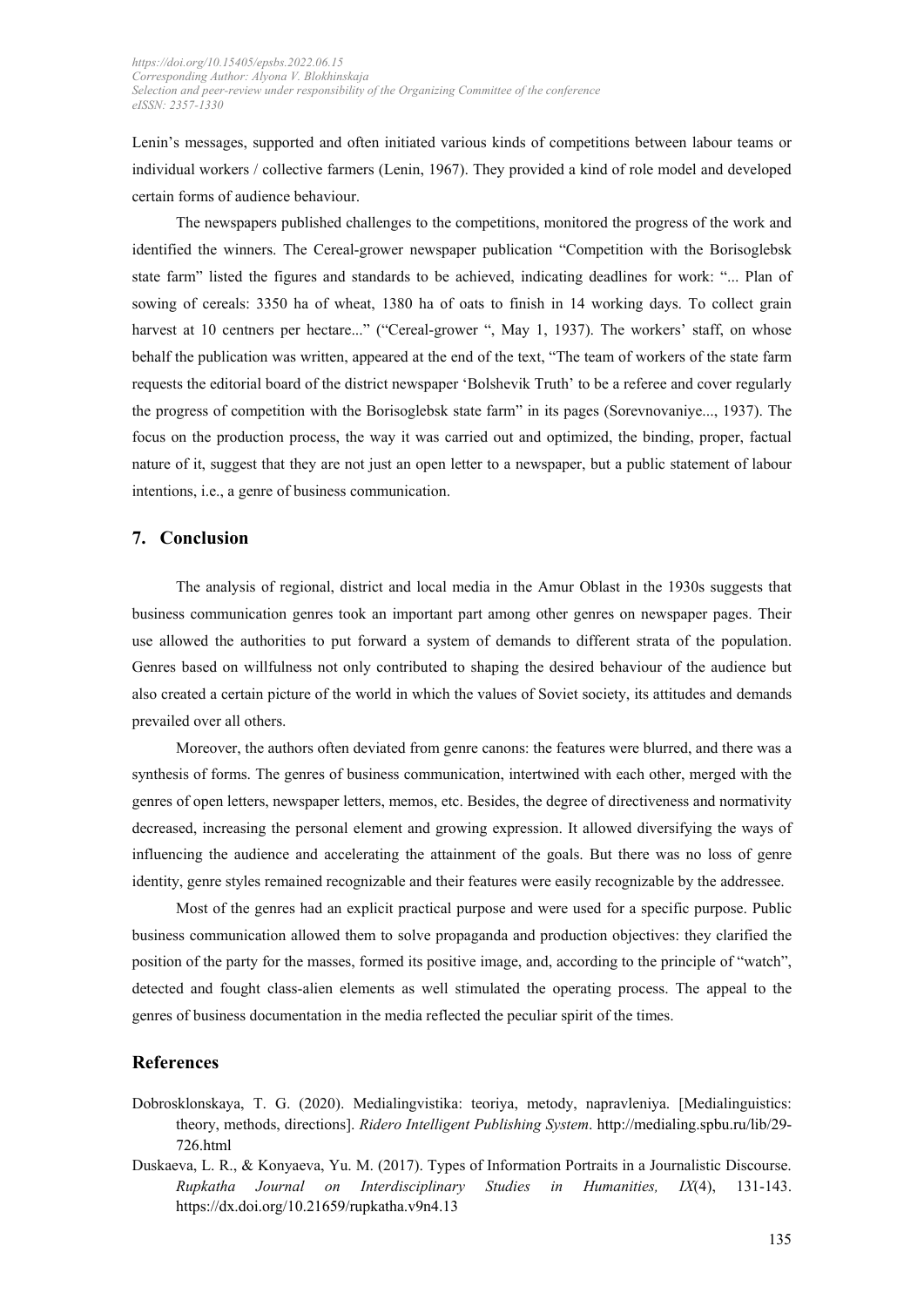- Duskaeva, L. R. (2014). Tipologiya rechevykh zhanrov zhurnalistskogo diskursa [*Typology of speech genres of journalistic discourse]. Medialinguistics* (S3), 21-24*.*
- Duskaeva, L. R. (2018a). Lingvopraksiologicheskiye osobennosti tekstov delovykh gazet [Linguopraxiological features of business newspaper texts]. *Bulletin of St. Petersburg University. Language and literature, 15*(2), 197-208. https://doi.org/10.21638/11701/spbu09.2018.204
- Duskaeva, L. R. (2018b). Medialingvistika v Rossii: stanovleniye struktury i vektory razvitiya [Medialinguistics in Russia: development of structure and vectors of development]. *Bulletin of Moscow University. Series 10, Journalism*, (6), 48-74. https://elibrary.ru/download/elibrary\_36841866\_47100503.pdf
- Georgiev & Popov. (1934). Na krayevoy slet kolkhoznikov-udarnikov yedut 13 luchshikh znatnykh lyudey kolkhozov nashey MTS [Thirteen of the best notables of the collective farms of our Machine and tractor station are going to the regional rally of striker-farmers]. *Golos udarnika*, *59*.
- Gusev, V. Yu. (2013). *Tipologiya imperativa [Typology of the imperative].* Languages of Slavic cultures.
- Klinova, M. A. (2020). Evolyutsiya obraza trudovoy deyatel'nosti naseleniya v gazete «Pravda» (1946– 1953 gody) [Evolution of the population's image of labor activity in Pravda newspaper (1946- 1953)]. *Novaya istoriya Rossii, 10*(2), 468-482. https://doi.org/10.21638/11701/spbu24.2020.213
- Kostyakova, Y. B. (2020). Peredovaya stat'ya vs politicheskiy kommentariy: stanovleniye zhanrov v provintsial'noy presse (po materialam gazet goroda Minusinska za 1906-1917 gg.) [Pioneer article vs political commentary: formation of genres in provincial press (On the materials of Minusinsk city newspapers for 1906-1917)]. *Theoretical and Practical Issues of Journalism, 9*(2), 288-299. http://jq.bgu.ru/reader/article.aspx?id=23667
- Lenin, V. I. (1967). *S chego nachat'. [Where to begin].* https://ru.wikisource.org/wiki/%D0%A1\_%D1%87%D0%B5%D0%B3%D0%BE%D0%BD%D0 %B0%D1%87%D0%B0%D1%82%D1%8C%3F\_(%D0%9B%D0%B5%D0%BD%D0%B8%D0 %BD)
- Nikishina, E. A. (2017). *Zhanrovoye svoyeobraziye pisem chitateley v gazety (na materiale emigrantskikh i sovetskikh gazet 20-kh gg. KHKH v.) [Genre singularity of readers' letters to newspapers] (On the Material of emigrant and Soviet newspapers of the 20s of the twentieth century).* Languages of Slavic Culture.
- O propolke zernovykh, propashke i polke tekhnicheskikh kul'tur i ovoshchey. [On the weeding of cereals, weeding and shelving of technical crops and vegetables]. (1934). *Leninsky Put', 22*(05).
- Pastukhov, A. (2020). Mediazhanry i kompozitsionno-rechevyye formy zhurnalistiki: svyazi i otnosheniya [Media genres and composition and speech forms of journalism: connections and relations]. *Bulletin of Kemerovo State University, 22*(4), 1107-115. https://doi.org/10.21603/2078- 8975-2020-22-4-1107-1115
- Politotdelu, Direktsii i Rabochkomu. Raport [To Political Department, the Directorate and the Rabochkom. Report]. (1934). *Leninets, 35*(122).
- Sarycheva, A. M. (2018). Proletarii na stranitsakh «Pravdy» v 1918-1926 gg. kak element formirovaniya obraza vlasti [Proletarians on the pages of Pravda in 1918-1926 as an element of power image formation]. *Bulletin of Moscow University. Series 10: Journalism,* (4), 106-123. Retrieved from https://www.elibrary.ru/download/elibrary\_35384110\_50565316.pdf
- Sdano zerna nashim zernosovkhozom [Surrendered grain by our grain farm]. (1934). *Leninets, 36*(123).
- Shmeleva, T.V. (2018). Uplotneniye zhanrov kak tendentsiya mediasfery [Compaction of genres as a trend in the media sphere]. *Genres of Speech, 4*(20), 270-276. https://www.elibrary.ru/download/elibrary\_36573108\_14425790.pdf
- Sorevnovaniye s Borisoglebskim sovkhozom [Competition with Borisoglebsk state farm]. (1934). *Zernovik*.
- Sovkhoz dolzhen vypolnit' pervuyu zapoved' sdat' khleb gosudarstvu [The state farm must fulfil the first commandment - deliver grain to the state]. (1934). *Vanguard, 28*.
- Vasilyeva, L. A., & Kasyanov, A. A. (1989). *Gazety Dal'nego Vostoka (1917-1987 gg.). Annotirovannyy spravochno-bibliograficheskiy ukazatel [Newspapers of the Far East (1917-1987). Annotated Reference and Bibliographical Index].* Vladivostok: Far East University Press.